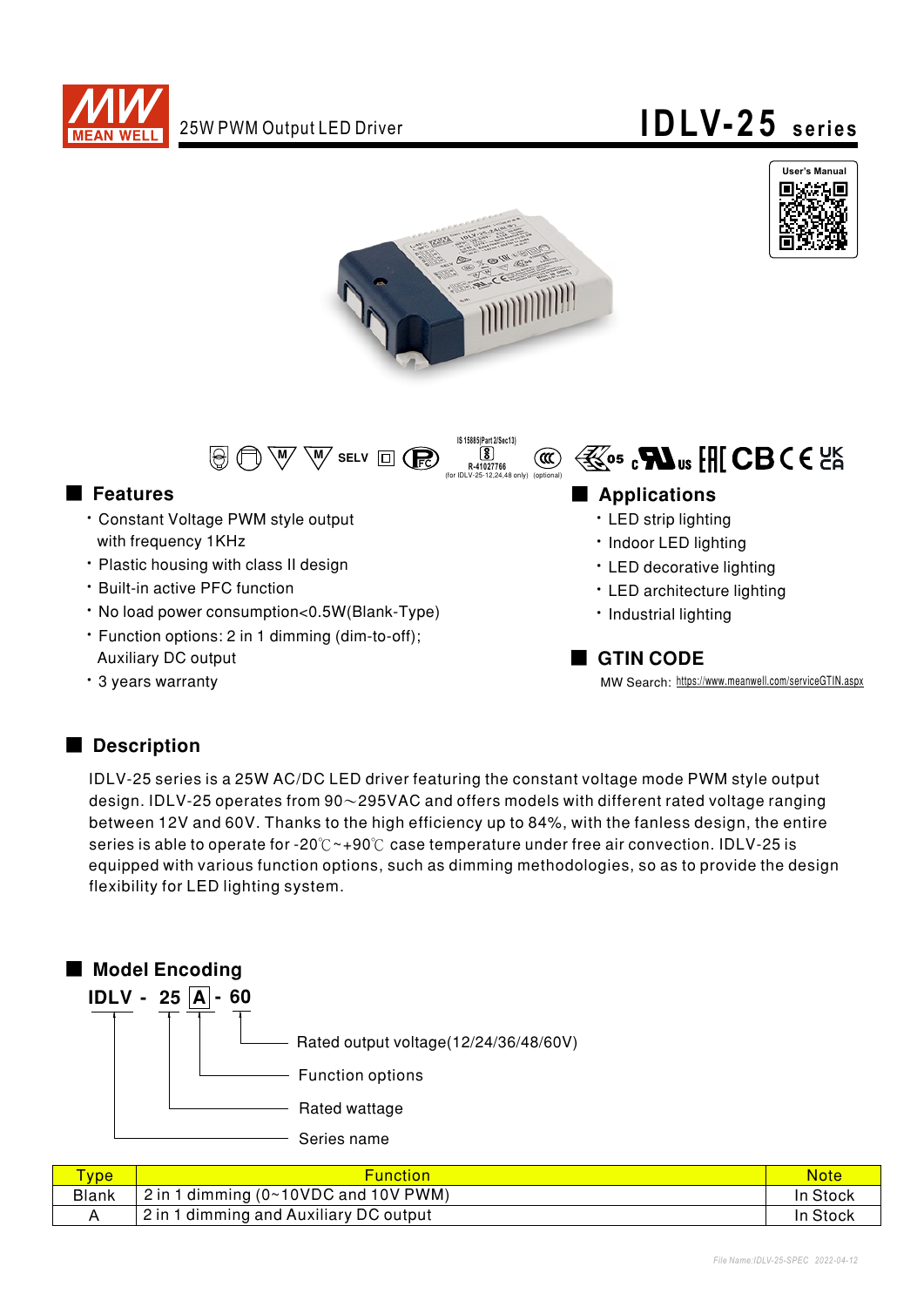

### **SPECIFICATION**

| <b>MODEL</b>                                                                          |                                                                                                                                                                                                                                                                                                                                                                                                                                                                                                                                                                                                                                                                                                                                                                                                                                                                                                                                                                                                                                                                                                                                                                                                                                                                               | IDLV-25□-12                                                                                                                                                            | IDLV-25□-24     | IDLV-25 <sup>-36</sup>                       | IDLV-25 <sup>-48</sup>        | IDLV-25 <sup>-60</sup> |  |  |
|---------------------------------------------------------------------------------------|-------------------------------------------------------------------------------------------------------------------------------------------------------------------------------------------------------------------------------------------------------------------------------------------------------------------------------------------------------------------------------------------------------------------------------------------------------------------------------------------------------------------------------------------------------------------------------------------------------------------------------------------------------------------------------------------------------------------------------------------------------------------------------------------------------------------------------------------------------------------------------------------------------------------------------------------------------------------------------------------------------------------------------------------------------------------------------------------------------------------------------------------------------------------------------------------------------------------------------------------------------------------------------|------------------------------------------------------------------------------------------------------------------------------------------------------------------------|-----------------|----------------------------------------------|-------------------------------|------------------------|--|--|
|                                                                                       | <b>DC VOLTAGE</b>                                                                                                                                                                                                                                                                                                                                                                                                                                                                                                                                                                                                                                                                                                                                                                                                                                                                                                                                                                                                                                                                                                                                                                                                                                                             | 12V                                                                                                                                                                    | 24 <sub>V</sub> | 36V                                          | 48V                           | 60V                    |  |  |
|                                                                                       | <b>RATED CURRENT</b>                                                                                                                                                                                                                                                                                                                                                                                                                                                                                                                                                                                                                                                                                                                                                                                                                                                                                                                                                                                                                                                                                                                                                                                                                                                          | 1.8A                                                                                                                                                                   | 1.05A           | 0.7A                                         | 0.52A                         | 0.42A                  |  |  |
|                                                                                       | <b>RATED POWER</b>                                                                                                                                                                                                                                                                                                                                                                                                                                                                                                                                                                                                                                                                                                                                                                                                                                                                                                                                                                                                                                                                                                                                                                                                                                                            | 21.6W                                                                                                                                                                  | 25.2W           | 25.2W                                        | 24.96W                        | 25.2W                  |  |  |
|                                                                                       | <b>DIMMING RANGE</b>                                                                                                                                                                                                                                                                                                                                                                                                                                                                                                                                                                                                                                                                                                                                                                                                                                                                                                                                                                                                                                                                                                                                                                                                                                                          | $0 - 100%$                                                                                                                                                             |                 |                                              |                               |                        |  |  |
| <b>OUTPUT</b>                                                                         | <b>VOLTAGE TOLERANCE</b>                                                                                                                                                                                                                                                                                                                                                                                                                                                                                                                                                                                                                                                                                                                                                                                                                                                                                                                                                                                                                                                                                                                                                                                                                                                      | ±10.0%                                                                                                                                                                 |                 |                                              |                               |                        |  |  |
|                                                                                       | <b>PWM FREQUENCY (Typ.)</b>                                                                                                                                                                                                                                                                                                                                                                                                                                                                                                                                                                                                                                                                                                                                                                                                                                                                                                                                                                                                                                                                                                                                                                                                                                                   | 1KHz $(\pm 20\%)$                                                                                                                                                      |                 |                                              |                               |                        |  |  |
|                                                                                       | <b>SETUP TIME Note.3</b>                                                                                                                                                                                                                                                                                                                                                                                                                                                                                                                                                                                                                                                                                                                                                                                                                                                                                                                                                                                                                                                                                                                                                                                                                                                      | 500ms / 230VAC 1200ms/115VAC                                                                                                                                           |                 |                                              |                               |                        |  |  |
|                                                                                       | <b>AUXILIARY DC OUTPUT Note.4</b>                                                                                                                                                                                                                                                                                                                                                                                                                                                                                                                                                                                                                                                                                                                                                                                                                                                                                                                                                                                                                                                                                                                                                                                                                                             | Nominal 12V (deviation 11.4~12.6)@50mA for A-Type only                                                                                                                 |                 |                                              |                               |                        |  |  |
|                                                                                       | <b>VOLTAGE RANGE Note.2</b>                                                                                                                                                                                                                                                                                                                                                                                                                                                                                                                                                                                                                                                                                                                                                                                                                                                                                                                                                                                                                                                                                                                                                                                                                                                   | $90 - 295$ VAC                                                                                                                                                         |                 |                                              |                               |                        |  |  |
|                                                                                       | <b>FREQUENCY RANGE</b>                                                                                                                                                                                                                                                                                                                                                                                                                                                                                                                                                                                                                                                                                                                                                                                                                                                                                                                                                                                                                                                                                                                                                                                                                                                        | (Please refer to "STATIC CHARACTERISTIC" section)<br>$47 \sim 63$ Hz                                                                                                   |                 |                                              |                               |                        |  |  |
|                                                                                       | <b>POWER FACTOR (Typ.)</b>                                                                                                                                                                                                                                                                                                                                                                                                                                                                                                                                                                                                                                                                                                                                                                                                                                                                                                                                                                                                                                                                                                                                                                                                                                                    | PF>0.95/115VAC, PF>0.92/230VAC, PF>0.9/277VAC@full load<br>(Please refer to "POWER FACTOR (PF) CHARACTERISTIC" section)                                                |                 |                                              |                               |                        |  |  |
| <b>INPUT</b>                                                                          | <b>TOTAL HARMONIC DISTORTION</b>                                                                                                                                                                                                                                                                                                                                                                                                                                                                                                                                                                                                                                                                                                                                                                                                                                                                                                                                                                                                                                                                                                                                                                                                                                              | THD<20%(@load≧70%/115VAC,230VAC;@load≧75%/277VAC)<br>(Please refer to "TOTAL HARMONIC DISTORTION" section)                                                             |                 |                                              |                               |                        |  |  |
|                                                                                       | <b>EFFICIENCY (Typ.)</b>                                                                                                                                                                                                                                                                                                                                                                                                                                                                                                                                                                                                                                                                                                                                                                                                                                                                                                                                                                                                                                                                                                                                                                                                                                                      | 80%                                                                                                                                                                    | 81%             | 82%                                          | 83%                           | 84%                    |  |  |
|                                                                                       | <b>AC CURRENT (Typ.)</b>                                                                                                                                                                                                                                                                                                                                                                                                                                                                                                                                                                                                                                                                                                                                                                                                                                                                                                                                                                                                                                                                                                                                                                                                                                                      | 0.4A / 115VAC                                                                                                                                                          | 0.16A / 230VAC  | 0.13A / 277VAC                               |                               |                        |  |  |
|                                                                                       | <b>INRUSH CURRENT(Typ.)</b>                                                                                                                                                                                                                                                                                                                                                                                                                                                                                                                                                                                                                                                                                                                                                                                                                                                                                                                                                                                                                                                                                                                                                                                                                                                   | COLD START 30A(twidth=150µs measured at 50% Ipeak) at 230VAC; Per NEMA 410                                                                                             |                 |                                              |                               |                        |  |  |
|                                                                                       | MAX. No. of PSUs on 16A<br><b>CIRCUIT BREAKER</b>                                                                                                                                                                                                                                                                                                                                                                                                                                                                                                                                                                                                                                                                                                                                                                                                                                                                                                                                                                                                                                                                                                                                                                                                                             | 32 units (circuit breaker of type B) / 32 units (circuit breaker of type C) at 230VAC                                                                                  |                 |                                              |                               |                        |  |  |
|                                                                                       | <b>LEAKAGE CURRENT</b>                                                                                                                                                                                                                                                                                                                                                                                                                                                                                                                                                                                                                                                                                                                                                                                                                                                                                                                                                                                                                                                                                                                                                                                                                                                        | <0.75mA/277VAC                                                                                                                                                         |                 |                                              |                               |                        |  |  |
| <0.5W for Blank-Type, <1.2W for A-Type<br>NO LOAD POWER CONSUMPTION                   |                                                                                                                                                                                                                                                                                                                                                                                                                                                                                                                                                                                                                                                                                                                                                                                                                                                                                                                                                                                                                                                                                                                                                                                                                                                                               |                                                                                                                                                                        |                 |                                              |                               |                        |  |  |
|                                                                                       | <b>SHORT CIRCUIT</b>                                                                                                                                                                                                                                                                                                                                                                                                                                                                                                                                                                                                                                                                                                                                                                                                                                                                                                                                                                                                                                                                                                                                                                                                                                                          | Shut down output voltage, re-power on to recover                                                                                                                       |                 |                                              |                               |                        |  |  |
| <b>PROTECTION</b>                                                                     |                                                                                                                                                                                                                                                                                                                                                                                                                                                                                                                                                                                                                                                                                                                                                                                                                                                                                                                                                                                                                                                                                                                                                                                                                                                                               | $105 - 120%$                                                                                                                                                           |                 |                                              |                               |                        |  |  |
|                                                                                       | <b>OVER CURRENT</b>                                                                                                                                                                                                                                                                                                                                                                                                                                                                                                                                                                                                                                                                                                                                                                                                                                                                                                                                                                                                                                                                                                                                                                                                                                                           | Protection type : Constant current limiting, recovers automatically after fault condition is removed                                                                   |                 |                                              |                               |                        |  |  |
|                                                                                       | <b>WORKING TEMP.</b>                                                                                                                                                                                                                                                                                                                                                                                                                                                                                                                                                                                                                                                                                                                                                                                                                                                                                                                                                                                                                                                                                                                                                                                                                                                          | Tcase=-20 ~ +90℃ (Please refer to "OUTPUT LOAD vs TEMPERATURE" section)                                                                                                |                 |                                              |                               |                        |  |  |
|                                                                                       | <b>MAX. CASE TEMP.</b>                                                                                                                                                                                                                                                                                                                                                                                                                                                                                                                                                                                                                                                                                                                                                                                                                                                                                                                                                                                                                                                                                                                                                                                                                                                        | Tcase=+90 $°C$                                                                                                                                                         |                 |                                              |                               |                        |  |  |
| <b>ENVIRONMENT</b>                                                                    | WORKING HUMIDITY                                                                                                                                                                                                                                                                                                                                                                                                                                                                                                                                                                                                                                                                                                                                                                                                                                                                                                                                                                                                                                                                                                                                                                                                                                                              | 20 ~ 90% RH non-condensing                                                                                                                                             |                 |                                              |                               |                        |  |  |
|                                                                                       | <b>STORAGE TEMP., HUMIDITY</b>                                                                                                                                                                                                                                                                                                                                                                                                                                                                                                                                                                                                                                                                                                                                                                                                                                                                                                                                                                                                                                                                                                                                                                                                                                                | $-40 \sim +80^{\circ}$ C, 10 ~ 95% RH                                                                                                                                  |                 |                                              |                               |                        |  |  |
|                                                                                       | <b>TEMP. COEFFICIENT</b>                                                                                                                                                                                                                                                                                                                                                                                                                                                                                                                                                                                                                                                                                                                                                                                                                                                                                                                                                                                                                                                                                                                                                                                                                                                      | $\pm$ 0.03%/°C (0~45°C)                                                                                                                                                |                 |                                              |                               |                        |  |  |
|                                                                                       | <b>VIBRATION</b>                                                                                                                                                                                                                                                                                                                                                                                                                                                                                                                                                                                                                                                                                                                                                                                                                                                                                                                                                                                                                                                                                                                                                                                                                                                              | 10 ~ 500Hz, 2G 10min./1cycle, period for 60min. each along X, Y, Z axes                                                                                                |                 |                                              |                               |                        |  |  |
|                                                                                       | <b>SAFETY STANDARDS</b>                                                                                                                                                                                                                                                                                                                                                                                                                                                                                                                                                                                                                                                                                                                                                                                                                                                                                                                                                                                                                                                                                                                                                                                                                                                       | UL8750, CSA C22.2 NO.250.13-12; BS EN/EN 61347-1 & BS EN/EN 61347-2-13 independent,<br>BS EN/EN62384, BIS IS15885(for IDLV-25-12, 24, 48 only), EAC TP TC 004 approved |                 |                                              |                               |                        |  |  |
| <b>SAFETY &amp;</b>                                                                   | <b>WITHSTAND VOLTAGE</b>                                                                                                                                                                                                                                                                                                                                                                                                                                                                                                                                                                                                                                                                                                                                                                                                                                                                                                                                                                                                                                                                                                                                                                                                                                                      | $I/P$ -O/P:3.75KVAC                                                                                                                                                    |                 |                                              |                               |                        |  |  |
| I/P-O/P:100M Ohms / 500VDC / 25°C/70% RH<br><b>ISOLATION RESISTANCE</b><br><b>EMC</b> |                                                                                                                                                                                                                                                                                                                                                                                                                                                                                                                                                                                                                                                                                                                                                                                                                                                                                                                                                                                                                                                                                                                                                                                                                                                                               |                                                                                                                                                                        |                 |                                              |                               |                        |  |  |
|                                                                                       | <b>EMC EMISSION</b>                                                                                                                                                                                                                                                                                                                                                                                                                                                                                                                                                                                                                                                                                                                                                                                                                                                                                                                                                                                                                                                                                                                                                                                                                                                           | Compliance to BS EN/EN55015, BS EN/EN61000-3-2 Class C (@load $\geq$ 70%); BS EN/EN61000-3-3,<br>EAC TP TC 020                                                         |                 |                                              |                               |                        |  |  |
|                                                                                       | <b>EMC IMMUNITY</b>                                                                                                                                                                                                                                                                                                                                                                                                                                                                                                                                                                                                                                                                                                                                                                                                                                                                                                                                                                                                                                                                                                                                                                                                                                                           | Compliance to BS EN/EN61000-4-2,3,4,5,6,8,11; BS EN/EN61547, light industry level(surge immunity:Line-Line:1KV),<br>EAC TP TC 020                                      |                 |                                              |                               |                        |  |  |
|                                                                                       | <b>MTBF</b>                                                                                                                                                                                                                                                                                                                                                                                                                                                                                                                                                                                                                                                                                                                                                                                                                                                                                                                                                                                                                                                                                                                                                                                                                                                                   | 4046.6K hrs min.                                                                                                                                                       |                 | Telcordia SR-332 (Bellcore); 382.7K hrs min. | MIL-HDBK-217F $(25^{\circ}C)$ |                        |  |  |
| <b>OTHERS</b>                                                                         | <b>DIMENSION</b>                                                                                                                                                                                                                                                                                                                                                                                                                                                                                                                                                                                                                                                                                                                                                                                                                                                                                                                                                                                                                                                                                                                                                                                                                                                              | 110*75*22mm (L*W*H)                                                                                                                                                    |                 |                                              |                               |                        |  |  |
|                                                                                       | <b>PACKING</b>                                                                                                                                                                                                                                                                                                                                                                                                                                                                                                                                                                                                                                                                                                                                                                                                                                                                                                                                                                                                                                                                                                                                                                                                                                                                | 0.2Kg;63pcs/13.6Kg/0.88CUFT                                                                                                                                            |                 |                                              |                               |                        |  |  |
| <b>NOTE</b>                                                                           | 1. All parameters NOT specially mentioned are measured at 230VAC input, rated current and 25°C of ambient temperature.<br>2. De-rating may be needed under low input voltages. Please refer to "STATIC CHARACTERISTIC" sections for details.<br>3. Length of set up time is measured at cold first start. Turning ON/OFF the driver may lead to increase of the set up time.<br>4. Aux. 12V will be damaged with short circuit; It will not be available with dimming off or output no load condition.<br>5. The driver is considered as a component that will be operated in combination with final equipment. Since EMC performance will be<br>affected by the complete installation, the final equipment manufacturers must re-qualify EMC Directive on the complete installation again.<br>6. The ambient temperature derating of 3.5°C/1000m with fanless models and of 5°C/1000m with fan models for operating altitude higher than 2000m(6500ft).<br>7. To fulfill requirements of the latest ErP regulation for lighting fixtures, this LED power supply can only be used behind a switch without permanently<br>connected to the mains.<br>X Product Liability Disclaimer: For detailed information, please refer to https://www.meanwell.com/serviceDisclaimer.aspx |                                                                                                                                                                        |                 |                                              |                               |                        |  |  |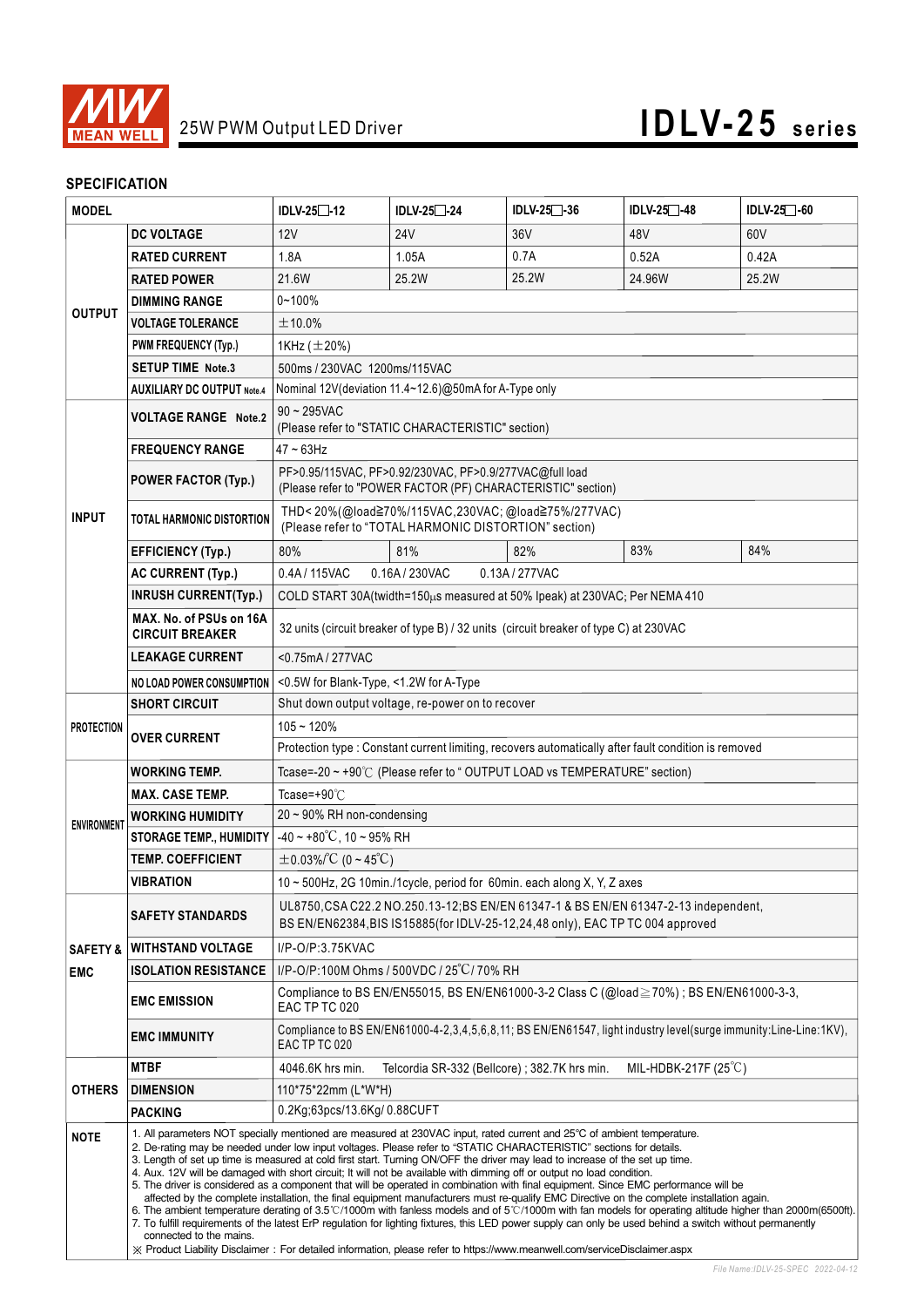

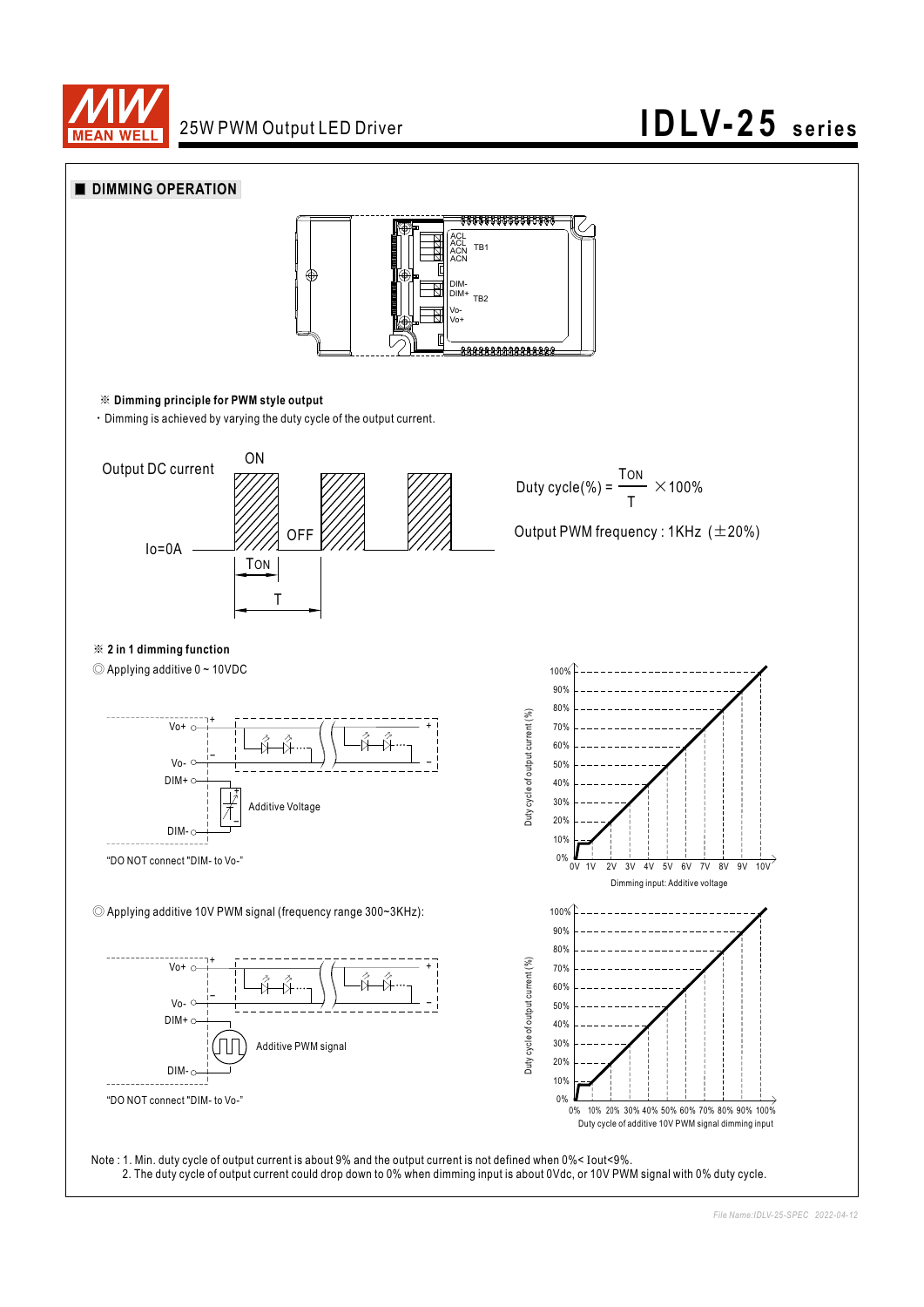

### 25W PWM Output LED Driver **IDLV-25 series**



*File Name:IDLV-25-SPEC 2022-04-12*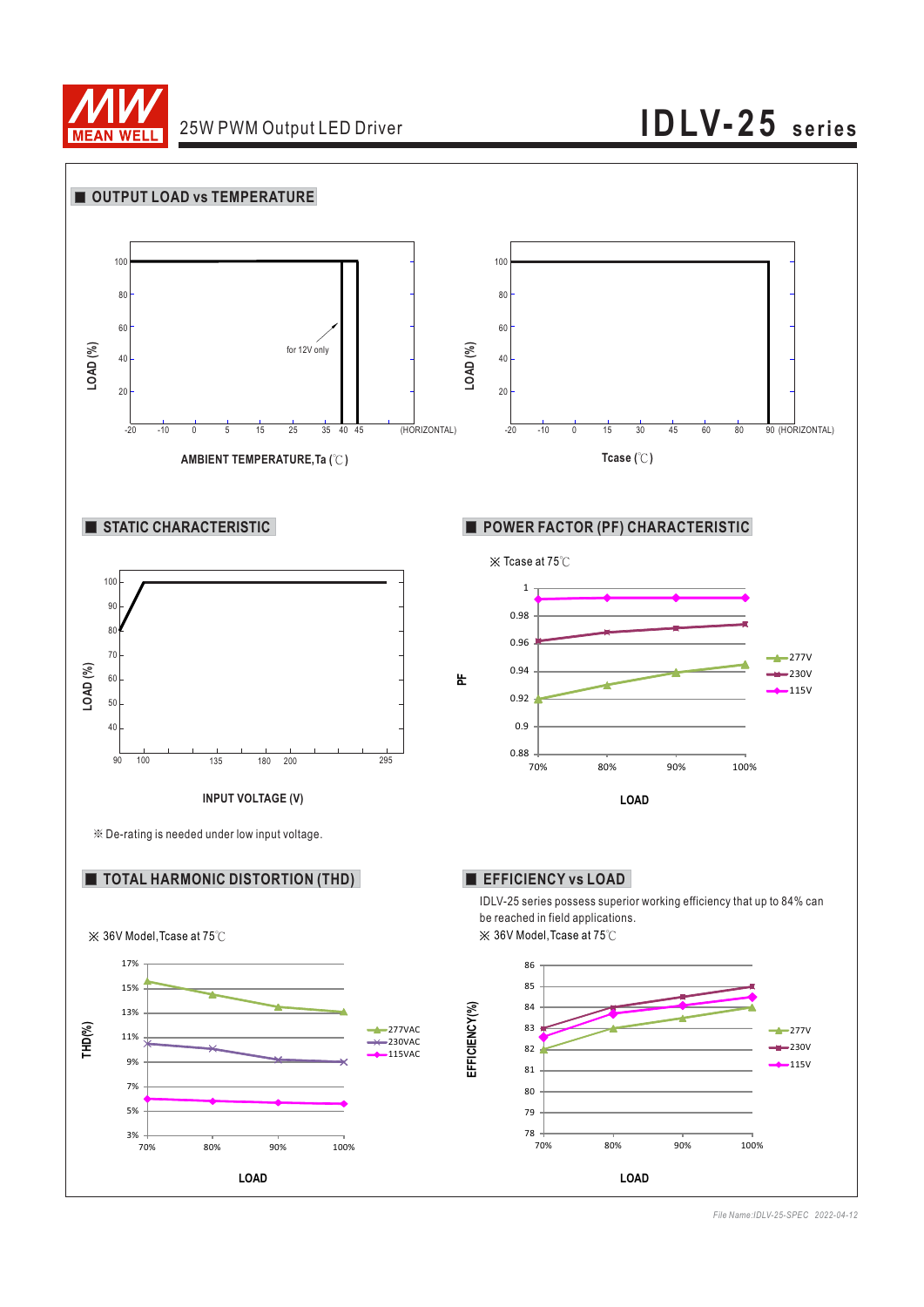

## 25W PWM Output LED Driver **IDLV-25** series